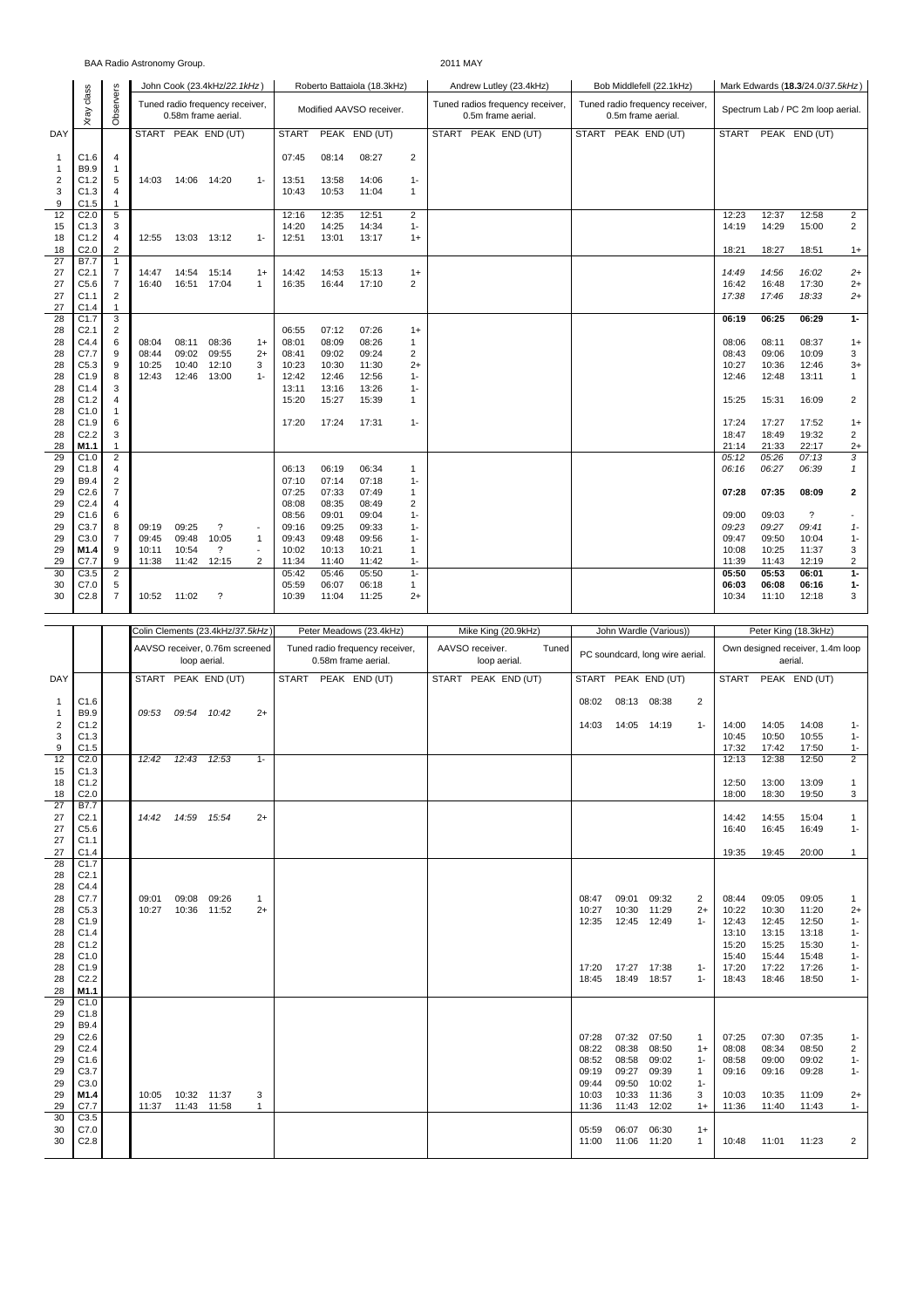BAA Radio Astronomy Group. 2011 MAY

|                                                   |                                                  |                                                        |                         | Paul Hyde (22.1kHz)                                    |                                 |                                                       |                | Gordon Fiander (23.4kHz) |      |                    | John Elliott (18.3kHz)          |                                  |                                  | Martyn Kinder (18.3kHz/22.1khz)                        |                                         | Mark Horn (23.4kHz) |  |                                                        |  |  |
|---------------------------------------------------|--------------------------------------------------|--------------------------------------------------------|-------------------------|--------------------------------------------------------|---------------------------------|-------------------------------------------------------|----------------|--------------------------|------|--------------------|---------------------------------|----------------------------------|----------------------------------|--------------------------------------------------------|-----------------------------------------|---------------------|--|--------------------------------------------------------|--|--|
|                                                   |                                                  |                                                        |                         | Tuned radio frequency receiver,<br>0.96m frame aerial. |                                 |                                                       | PC sound card. |                          |      | 0.5m frame aerial. | Tuned radio frequency receiver, |                                  |                                  | Tuned radio frequency receiver,<br>0.58m frame aerial. |                                         |                     |  | Tuned radio frequency receiver,<br>0.58m frame aerial. |  |  |
| DAY                                               |                                                  |                                                        |                         | START PEAK END (UT)                                    |                                 | <b>START</b>                                          |                | PEAK END (UT)            |      |                    | START PEAK END (UT)             |                                  |                                  | START PEAK END (UT)                                    |                                         |                     |  | START PEAK END (UT)                                    |  |  |
| $\mathbf{1}$<br>$\mathbf{1}$                      | C1.6<br>B9.9                                     | 07:56                                                  |                         | 08:10 08:30                                            | $\overline{2}$                  |                                                       |                |                          |      |                    |                                 |                                  |                                  |                                                        |                                         |                     |  |                                                        |  |  |
| $\overline{2}$<br>$\mathsf 3$<br>$\boldsymbol{9}$ | C1.2<br>C1.3<br>C1.5                             | 14:03<br>10:50                                         |                         | 14:07 14:15<br>10:56 11:04                             | $1 -$<br>$1 -$                  |                                                       |                |                          |      |                    |                                 | 10:46                            | 10:48                            | 10:56                                                  | $1 -$                                   |                     |  |                                                        |  |  |
| 12<br>15                                          | C <sub>2.0</sub><br>C1.3                         | 12:17<br>14:23                                         | 12:38<br>14:28          | 13:02<br>14:45                                         | $\overline{2}$<br>$\mathbf{1}$  |                                                       |                |                          |      |                    |                                 |                                  |                                  |                                                        |                                         |                     |  |                                                        |  |  |
| 18<br>18                                          | C1.2<br>C <sub>2.0</sub>                         | 12:55                                                  |                         | 13:03 13:12                                            | $1 -$                           |                                                       |                |                          |      |                    |                                 |                                  |                                  |                                                        |                                         |                     |  |                                                        |  |  |
| 27<br>27<br>27<br>27<br>27                        | B7.7<br>C <sub>2.1</sub><br>C5.6<br>C1.1<br>C1.4 | 14:47<br>16:40                                         |                         | 14:57 15:20<br>16:46 17:32                             | $\overline{2}$<br>$2+$          |                                                       |                |                          |      |                    |                                 | 11:57<br>14:40<br>16:40<br>17:53 | 12:01<br>14:46<br>16:45<br>17:59 | 12:14<br>15:02<br>16:58<br>18:05                       | $1 -$<br>$\mathbf{1}$<br>$1 -$<br>$1 -$ |                     |  |                                                        |  |  |
| 28<br>28                                          | C1.7<br>C <sub>2.1</sub>                         | 06:18                                                  | 06:23                   | 06:34                                                  | $1 -$                           |                                                       |                |                          |      |                    |                                 | 06:15                            | 06:19                            | 06:23                                                  | $1 -$                                   |                     |  |                                                        |  |  |
| 28<br>28<br>28                                    | C4.4<br>C7.7<br>C5.3                             | 08:04<br>$\overline{?}$<br>10:25                       | 08:11<br>09:04<br>10:34 | $\overline{\mathcal{E}}$<br>09:51<br>12:38             | $\sim$<br>$3+$                  |                                                       |                |                          |      |                    |                                 | 08:03<br>08:43<br>10:24          | 08:08<br>08:50<br>10:30          | 08:29<br>09:09<br>11:02                                | $1+$<br>$1+$<br>2                       |                     |  |                                                        |  |  |
| 28                                                | C1.9                                             | 12:44                                                  | 12:47                   | 13:03                                                  | $\mathbf{1}$                    |                                                       |                |                          |      |                    |                                 | 12:42                            | 12:43                            | 12:46                                                  | $1 -$                                   |                     |  |                                                        |  |  |
| 28<br>28<br>28                                    | C1.4<br>C1.2<br>C1.0                             | 13:14<br>15:22                                         | 13:16<br>15:27          | 13:20<br>15:35                                         | $1 -$<br>$1 -$                  |                                                       |                |                          |      |                    |                                 |                                  |                                  |                                                        |                                         |                     |  |                                                        |  |  |
| 28<br>28<br>28                                    | C1.9<br>C <sub>2.2</sub><br>M1.1                 | 17:22                                                  | 17:26 17:51             |                                                        | $1+$                            |                                                       |                |                          |      |                    |                                 | 17:20                            | 17:26 17:36                      |                                                        | $1 -$                                   |                     |  |                                                        |  |  |
| 29<br>29<br>29                                    | C1.0<br>C1.8<br>B9.4                             | 05:28<br>06:15                                         | 05:35<br>06:25          | 05:49<br>06:46                                         | $\mathbf{1}$<br>$1+$            |                                                       |                |                          |      |                    |                                 | 06:12<br>07:12                   | 06:19<br>07:16                   | 06:24<br>07:21                                         | $1 -$<br>$1 -$                          |                     |  |                                                        |  |  |
| 29<br>29<br>29                                    | C2.6<br>C <sub>2.4</sub><br>C1.6                 | 07:27<br>08:08<br>08:58                                | 07:38<br>08:35<br>09:01 | 07:56<br>08:53<br>09:08                                | $1+$<br>$\overline{2}$<br>$1 -$ |                                                       |                |                          |      |                    |                                 | 07:27<br>08:58                   | 07:30<br>09:02                   | 07:37<br>09:08                                         | $1 -$<br>$1 -$                          |                     |  |                                                        |  |  |
| 29<br>29                                          | C3.7<br>C3.0                                     | 09:19<br>$\overline{?}$                                | 09:28                   | $\overline{?}$<br>10:01                                | $\sim$                          |                                                       |                |                          |      |                    |                                 | 09:18                            | 09:25<br>09:49                   | 09:39                                                  | $\mathbf{1}$                            |                     |  |                                                        |  |  |
| 29                                                | M1.4                                             | 10:02                                                  | 09:49<br>10:25          | $\overline{\mathcal{E}}$                               | ÷,                              |                                                       |                |                          |      |                    |                                 | 09:44<br>10:03                   | 10:35                            | 09:56<br>11:14                                         | $1 -$<br>$2+$                           |                     |  |                                                        |  |  |
| 29<br>30                                          | C7.7<br>C3.5                                     | $\overline{\cdot}$                                     | 11:42                   | 11:59                                                  |                                 |                                                       |                |                          |      |                    |                                 | 11:36                            | 11:39                            | 11:45                                                  | $1 -$                                   |                     |  |                                                        |  |  |
| 30<br>30                                          | C7.0<br>C2.8                                     | 06:01<br>10:49                                         | 06:08<br>11:06          | 06:26<br>$\overline{\cdot}$                            | $\mathbf{1}$<br>$\sim$          |                                                       |                |                          |      |                    |                                 | 10:48                            | 11:02 11:32                      |                                                        | $\overline{c}$                          |                     |  |                                                        |  |  |
|                                                   |                                                  |                                                        |                         | Steve Parkinson (23.4kHz)                              |                                 |                                                       |                | Simon Dawes (various)    |      |                    |                                 |                                  |                                  |                                                        |                                         |                     |  |                                                        |  |  |
|                                                   |                                                  |                                                        |                         |                                                        |                                 |                                                       |                |                          |      |                    |                                 |                                  |                                  |                                                        |                                         |                     |  |                                                        |  |  |
|                                                   |                                                  | Tuned radio frequency receiver,<br>0.96m frame aerial. |                         |                                                        |                                 | PC soundcard and TRF receiver with<br>1m loop aerial. |                |                          |      |                    |                                 |                                  |                                  |                                                        |                                         |                     |  |                                                        |  |  |
| DAY<br>$\mathbf{1}$                               | C1.6                                             |                                                        |                         | START PEAK END (UT)                                    |                                 | <b>START</b><br>07:53                                 | 08:03          | PEAK END (UT)<br>08:23   | $1+$ |                    | START PEAK END (UT)             |                                  |                                  | START PEAK END (UT)                                    |                                         | <b>START</b>        |  | PEAK END (UT)                                          |  |  |
| $\mathbf{1}$<br>$\overline{2}$                    | B9.9<br>C1.2                                     |                                                        |                         |                                                        |                                 |                                                       |                |                          |      |                    |                                 |                                  |                                  |                                                        |                                         |                     |  |                                                        |  |  |
| 3<br>9                                            | C1.3<br>C1.5                                     |                                                        |                         |                                                        |                                 |                                                       |                |                          |      |                    |                                 |                                  |                                  |                                                        |                                         |                     |  |                                                        |  |  |

| $\overline{2}$                          | C1.2             |       |                |                          |                          |  |  |
|-----------------------------------------|------------------|-------|----------------|--------------------------|--------------------------|--|--|
| 3                                       | C1.3             |       |                |                          |                          |  |  |
| 9                                       | C1.5             |       |                |                          |                          |  |  |
| 12                                      | C <sub>2.0</sub> |       |                |                          |                          |  |  |
| $\begin{array}{c} 15 \\ 18 \end{array}$ | C1.3             |       |                |                          |                          |  |  |
|                                         | C1.2             |       |                |                          |                          |  |  |
| 18                                      | C2.0             |       |                |                          |                          |  |  |
| 27                                      | <b>B7.7</b>      |       |                |                          |                          |  |  |
| 27                                      | C <sub>2.1</sub> |       |                |                          |                          |  |  |
| 27                                      | C5.6             | 16:42 | 16:45          | 17:04                    | $\overline{1}$           |  |  |
| 27                                      | C1.1             |       |                |                          |                          |  |  |
| 27                                      | C1.4             |       |                |                          |                          |  |  |
| 28                                      | C1.7             |       |                |                          |                          |  |  |
| 28                                      | C <sub>2.1</sub> | 07:25 | 07:29          | 07:48                    | $\mathbf{1}$             |  |  |
| 28                                      | C4.4             | 08:02 | 08:05          | 08:27                    | $\mathbf{1}$             |  |  |
| 28                                      | C7.7             | 08:44 | 09:00          | 10:12                    | 3                        |  |  |
| 28                                      | C5.3             | 10:28 | 10:34          | 10:47                    | $\overline{1}$           |  |  |
| 28                                      | C1.9             | 17:22 | 17:27          | 17:41                    | $\overline{1}$           |  |  |
| 28                                      | C1.4             |       |                |                          |                          |  |  |
| 28                                      | C1.2             |       |                |                          |                          |  |  |
| 28                                      | C1.0             |       |                |                          |                          |  |  |
| 28                                      | C1.9             |       |                |                          |                          |  |  |
| 28                                      | C <sub>2.2</sub> |       |                |                          |                          |  |  |
| 28                                      | M1.1             |       |                |                          |                          |  |  |
| 29                                      | C1.0             |       |                |                          |                          |  |  |
| 29                                      | C1.8             |       |                |                          |                          |  |  |
| 29                                      | <b>B9.4</b>      |       |                |                          |                          |  |  |
| 29                                      | C2.6             | 07:23 | 07:25          | 07:37                    | $1 -$                    |  |  |
| 29                                      | C <sub>2.4</sub> |       |                |                          |                          |  |  |
| 29                                      | C1.6             |       |                |                          |                          |  |  |
| 29                                      | C3.7             | 09:15 | 09:23<br>09:48 | $\overline{\phantom{a}}$ | $\overline{\phantom{a}}$ |  |  |
| 29                                      | C3.0             | 09:42 |                | $\boldsymbol{?}$         | $\overline{\phantom{a}}$ |  |  |
| 29                                      | M1.4             | 10:01 | 10:31          | $\overline{\mathcal{E}}$ | $\overline{\phantom{a}}$ |  |  |
| $\frac{29}{30}$                         | C7.7<br>C3.5     | 11:34 | 11:39          | 12:07                    | 2                        |  |  |
| 30                                      | C7.0             | 06:02 | 06:04          |                          | $1 -$                    |  |  |
| 30                                      |                  |       |                | 06:12                    |                          |  |  |
|                                         | C2.8             |       |                |                          |                          |  |  |
|                                         |                  |       |                |                          |                          |  |  |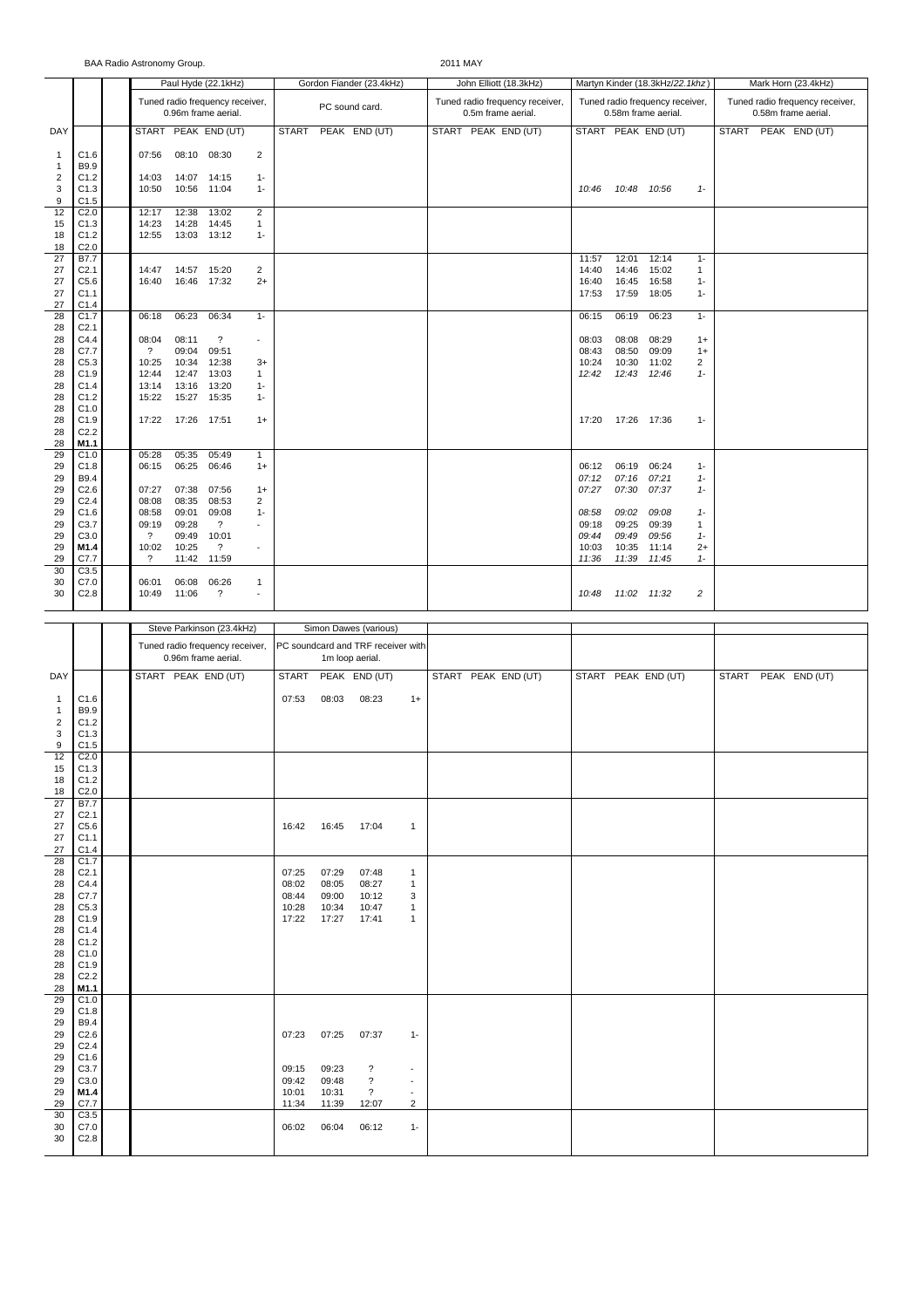## VLF flare activity 2005/11. **VLF flare activity 2005/11.**



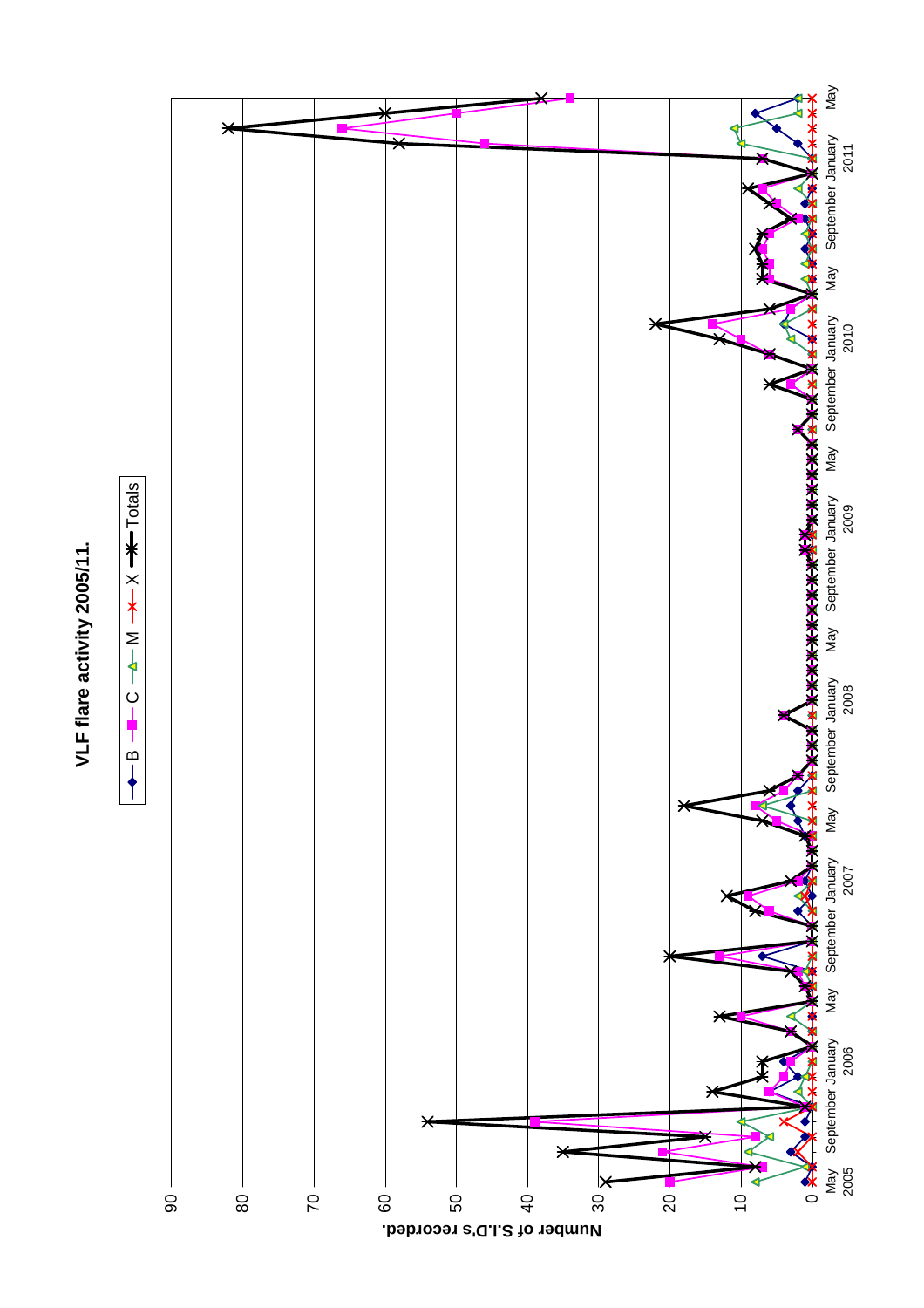## 2011 MAY.

After a slow start, activity returned to higher levels for the last four days of May. Although well down on the figures for March and April, it is still higher than anything in the last five years.



This chart from Roberto Battaiola shows most of the SIDs on the 28th.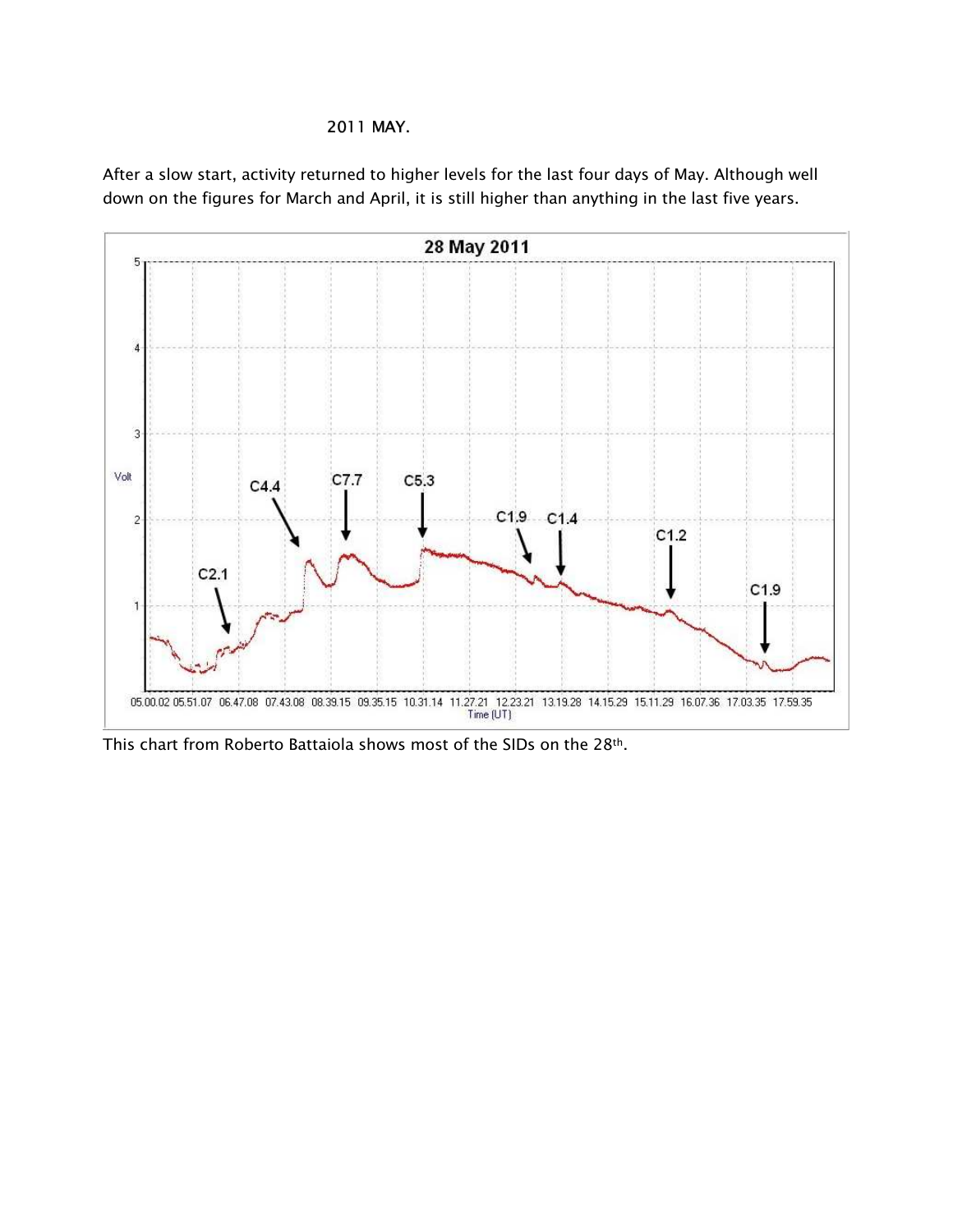

Paul Hyde recorded most of the activity on the 29<sup>th</sup>; red is 19.8kHz, blue is 22.1kHz, and green is 23.4kHz.

## Magnetic data.

Data for the Bartels diagram is from Colin Clements, as well as my own. Colin is much further north, at about 54.5 degrees, than I am (52.5 degrees), and so the difference between 'disturbed' and 'active' on the diagram is currently rather subjective. I am looking at ways to improve this, but calibration of a magnetic observatory remains difficult.

Most of the activity shown is from coronal hole high speed streams, with recurrent coronal holes showing easily on the diagram. A coronal mass ejection occurred at the end of May, and was seen by both Colin and myself as a very active period on the 28<sup>th</sup> and 29<sup>th</sup>. A preliminary K-index of 4 from 09UT to 15UT is shown in my own recording on the 29th. The Hartland observatory indicates a maximum K-index of 5 over this period.